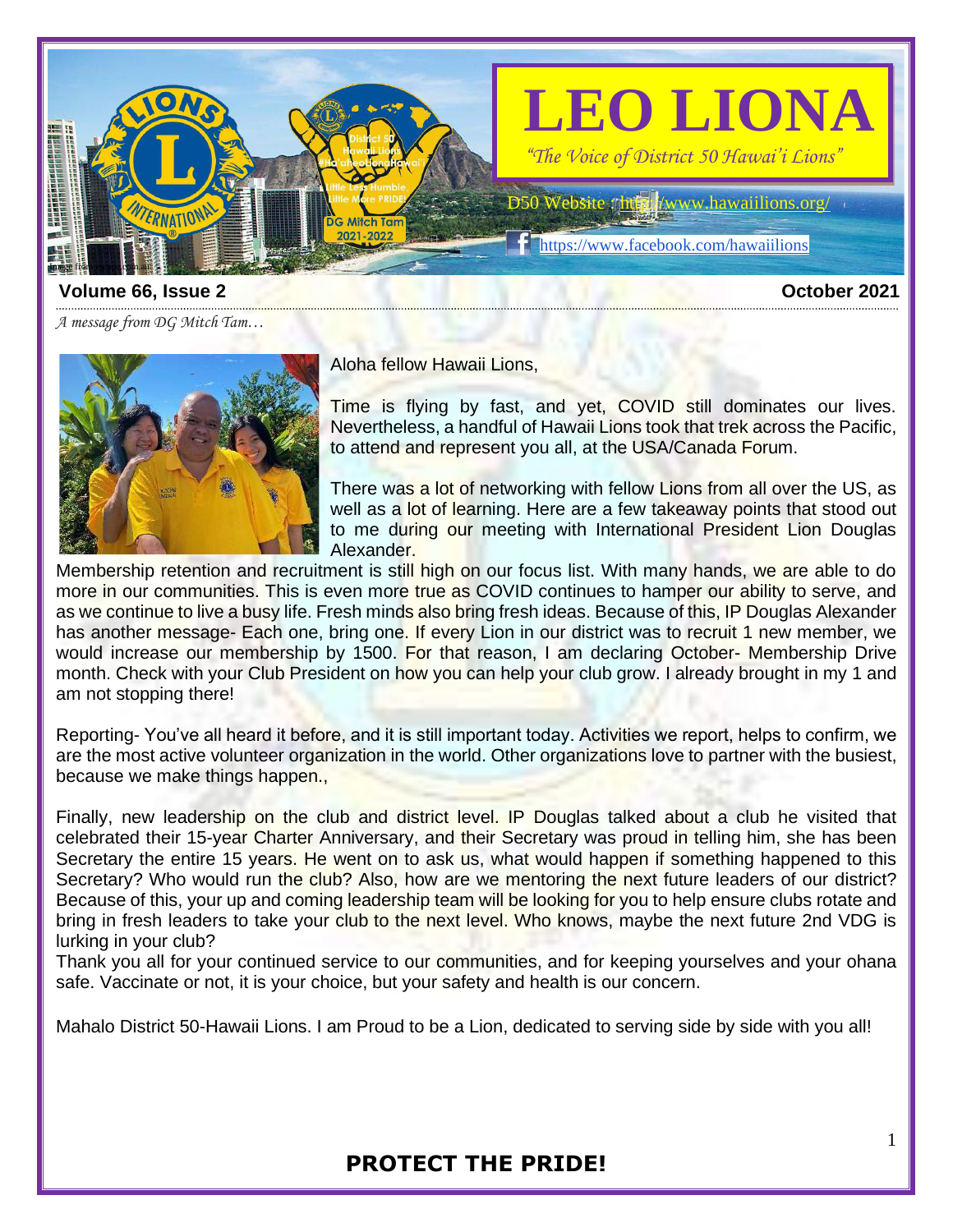## **Guidelines for submitting articles to Leo Liona:**

### Articles:

- Articles submitted are preferred in Word format with Times New Roman size 12 font.
- Please try to keep article text to no longer than half a page. (Exceptions for district events, or significant district news)
- Please send to **[D50leoliona@gmail.com](mailto:D50leoliona@gmail.com)**.

### Photos:

- Please keep photo submissions to no more than 3. If more than 3 photos are submitted, only 3 will be included. (Exceptions for district events, or significant district news).
- If submitted photos feature non-Lions or non-Leos, please obtain permission from the individual(s) and legal guardians (for minors) to use photos for publication (in writing or by email encouraged). There is no need to submit permission proof to Leo Liona, but please hold for records. If the individual(s) cannot be identified (face not showing, face too small to see in background), then permission is not needed.
- Leo Liona is still accepting photos with captions as submissions to be included in an end of issue collage.

#### Flyers and Forms:

Flyers and forms may be submitted in pdf format, but if the flyer or form contains links please either submit in word format or provide links separately if needed.

#### Dates:

To better plan article submissions, please see the following table below for deadlines and issue dates.

| LEO LIONA ISSUE                                                                                                                                                                                                                                            | <b>PLANNED ISSUE DATE</b>                      | <b>ARTICLE SUBMISSION</b><br><b>DEADLINE DATE</b> |
|------------------------------------------------------------------------------------------------------------------------------------------------------------------------------------------------------------------------------------------------------------|------------------------------------------------|---------------------------------------------------|
| <u>1 - ALIGUST</u><br><u>The Country of the Country of the Country of the Country of the Country of the Country of the Country of the Country of the Country of the Country of the Country of the Country of the Country of the Country of the Country</u> | ALIGUST <sub>1</sub><br><del>.</del>           | Jul V 20TH<br>-------                             |
| 2 - OCTORED<br>$\overline{\phantom{a}}$                                                                                                                                                                                                                    | <u>OCTORED 1</u><br><u>Extra External Base</u> | CEDTEMRED 77 <del>™</del><br>--------------       |
| 3-DECEMBER                                                                                                                                                                                                                                                 | <b>DECEMBER 1</b>                              | <b>NOVEMBER 27™</b>                               |
| 4 – FEBRUARY                                                                                                                                                                                                                                               | <b>FEBRUARY 1</b>                              | <b>JANUARY 28TH</b>                               |
| 5-APRIL                                                                                                                                                                                                                                                    | <b>APRIL1</b>                                  | <b>MARCH 28™</b>                                  |
| $6 - JUNE$                                                                                                                                                                                                                                                 | <b>JUNE 1</b>                                  | <b>MAY 28TH</b>                                   |

Any late submissions are not guaranteed to appear in the issue being submitting for, but instead may appear in the following issue. If you find that you had submitted your article by the deadline and it did not appear in the Leo Liona Issue, please contact me at [D50leoliona@gmail.com](mailto:D50leoliona@gmail.com) or call me. Your cooperation is greatly appreciated!

Mahalo, Lion Todd Kawamoto

## **A GLANCE:**

Lions Club International 2021 Convention LCIF Campaign 100 – Empowering Service. District Shout Outs.................................................5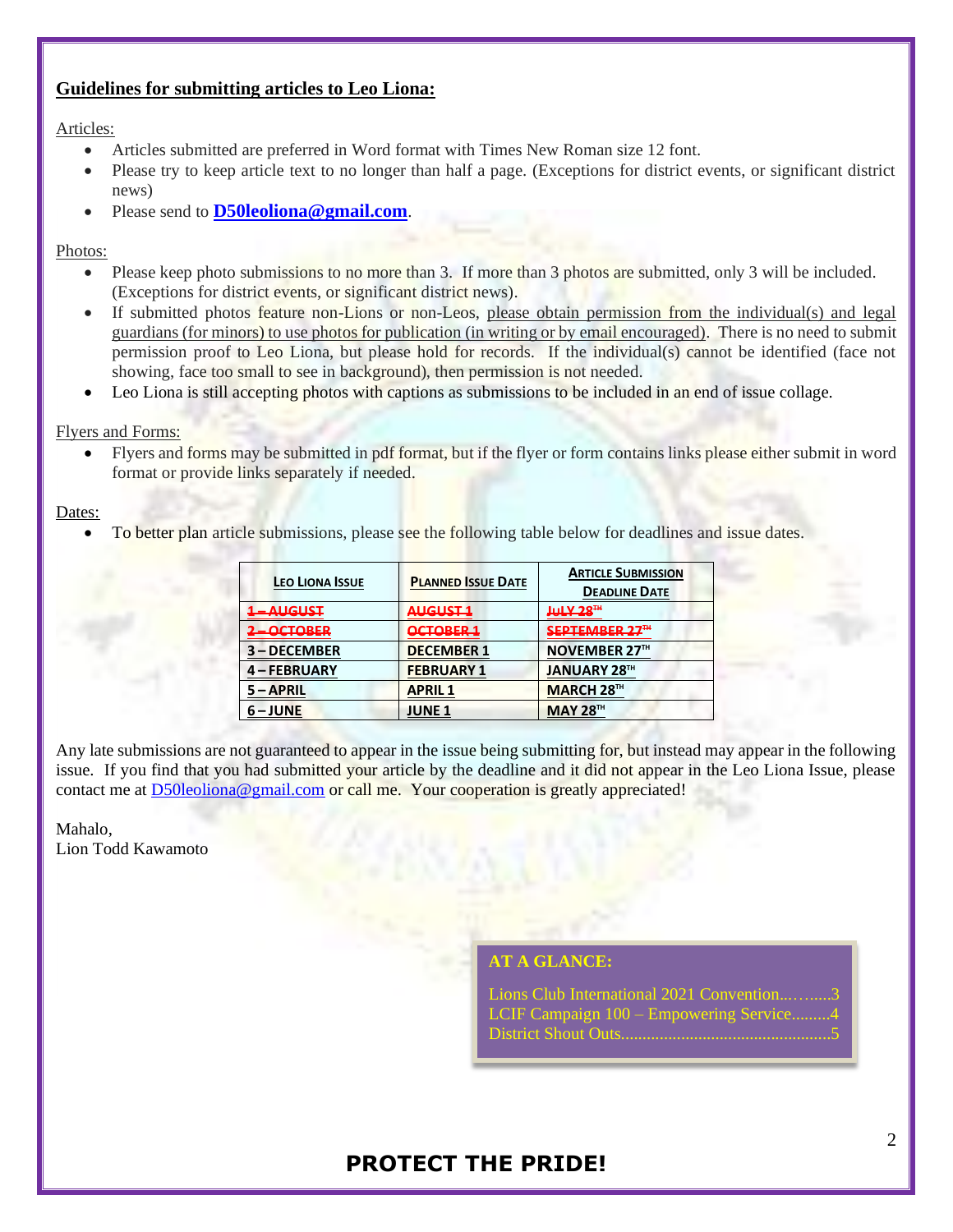# **Lions Club International 2021 Convention**

## **LCICon 2021**

Article and photos by Lion Arlene Shimokawa

The103rd Lions Clubs International Convention (LCICon) was held on June 25 - 29, 2021. This was the first virtual Convention due to Covid-19.







Friday June 25: District Governor Elect seminar. DG Mitch Tam and CIS Lion Cheryl is pictured on the top center. International President Lion Douglas Alexander is pictured bottom left.



Sunday June 27: International Flag Ceremony, inspiring stories of Lion service from around the globe, and Lions Club International Foundation (LCIF).

Monday June 28: Speakers Malala Yousafzai, Soulaima Gourani and Michael Cavanaugh.

Tuesday June 29: Met the incoming International Officers & celebrated the incoming class of District Governors. Lion Douglas Alexander elected as International President, Lion Brian Sheehan elected as 1<sup>st</sup> Vice President, Lion Patti Hill elected as 2<sup>nd</sup> Vice President, and Lion Fabrico Oliveira elected as 3<sup>rd</sup> Vice President.

LCICon 2021 also included an "Exhibit Hall" of seminars on various topics, a presentation on Campaign 100 (which runs through June 2022), and shopping for convention items.

Save the date for an in-person LCICon on June 24-28, 2022 in Montreal Canada.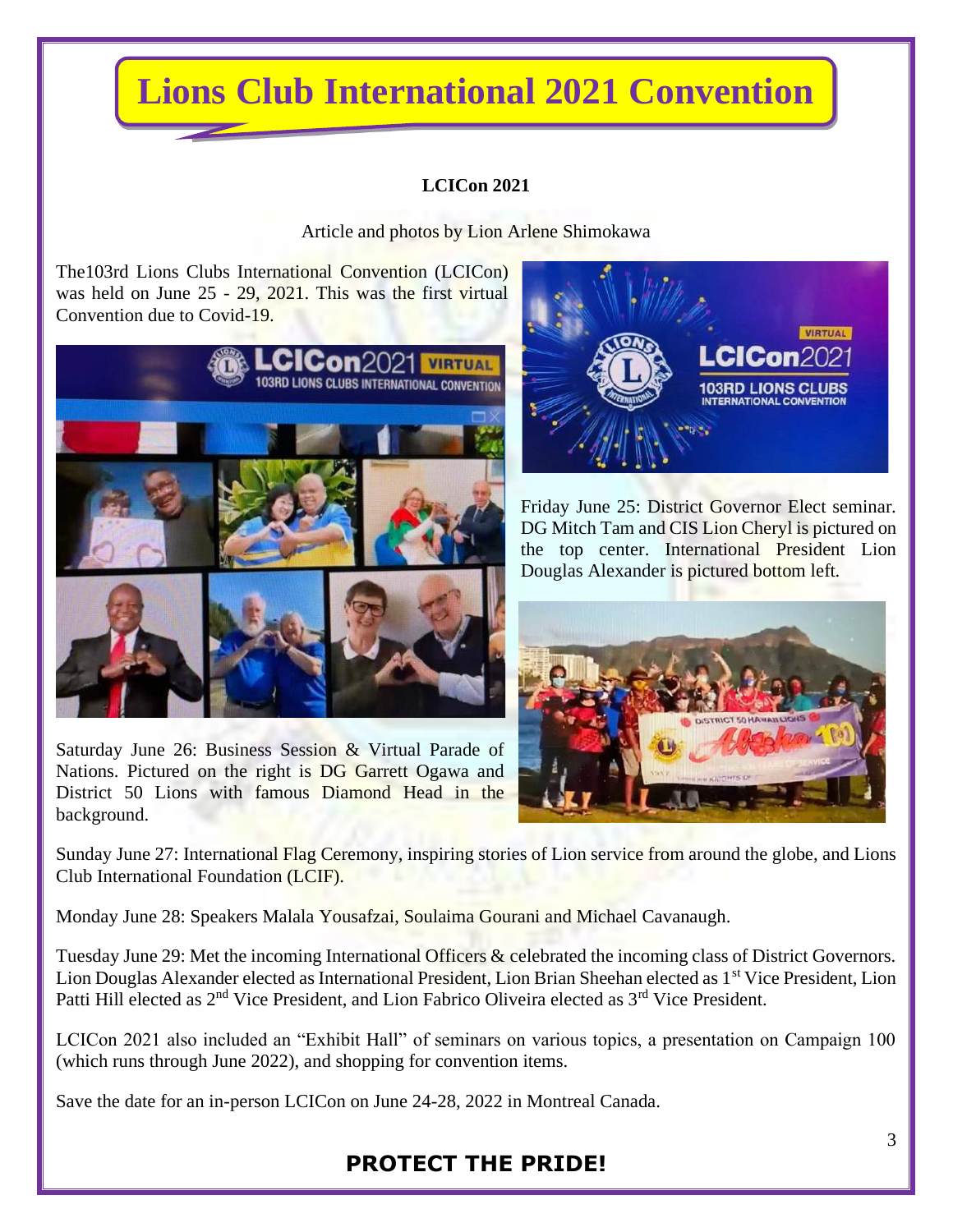# **LCIF Campaign 100 – Empowering Service**

"Campaign 100 – Empowering Service" is Lions Clubs International Foundation's ("LCIF") goal to raise \$300 million and serve 200 million people per year through June 30, 2022. The Campaign was extended to 2022 due to the Covid 19 pandemic. Campaign 100 continues in its fourth year and is moving along and gaining momentum. Worldwide donations exceeded \$223,000,000 as of 9/28/21.

District 50 has raised \$196,000 through 9/28/21 and I thank all of you who have contributed and pledged to this worthy cause. Our collective goal is \$290,000 so we do have a long way to go, so, every contribution no matter how big or small makes a difference in support of local and global causes.

Funds will be used to expand LCIF's service outreach in the areas of Vision, Youth, Disaster Relief and Humanitarian Causes. Additional areas of focus are Diabetes Prevention and Awareness, Pediatric Cancer, Hunger and the Environment. So, your donations will be utilized to fund very worthy causes worldwide and in our communities. Please note that 15% of unrestricted donations will be used to fund Hawaii's needy.

LCIF is also promoting the Lion Legacy Program which is a planned giving program where Lions will be able to provide future gifts to LCIF. Let me know if I can provide additional information on this program.

Giving Tuesday is right around the corner, November 30<sup>th</sup>. Please keep LCIF in mind when making your donations that day.

LCIF is capable of making automatic deductions from your bank or credit card accounts. Consider making a small monthly donation of \$5 a month to help the needy. Donation \$85 per month will qualify your donations for a Melvin Jones Fellowship after 12 months. Become a Melvin Jones Fellow or Progressive Melvin Jones Fellow and join this prestigious group of donors.

Please consider LCIF's Campaign 100 when making plans for your donation. The impact of each dollar you contribute goes a long way in bettering the communities we live in both locally and globally. If you have any questions about Campaign 100 or LCIF, please feel free to contact me anytime.

Mahalo, Lion PDG Chris Tamura.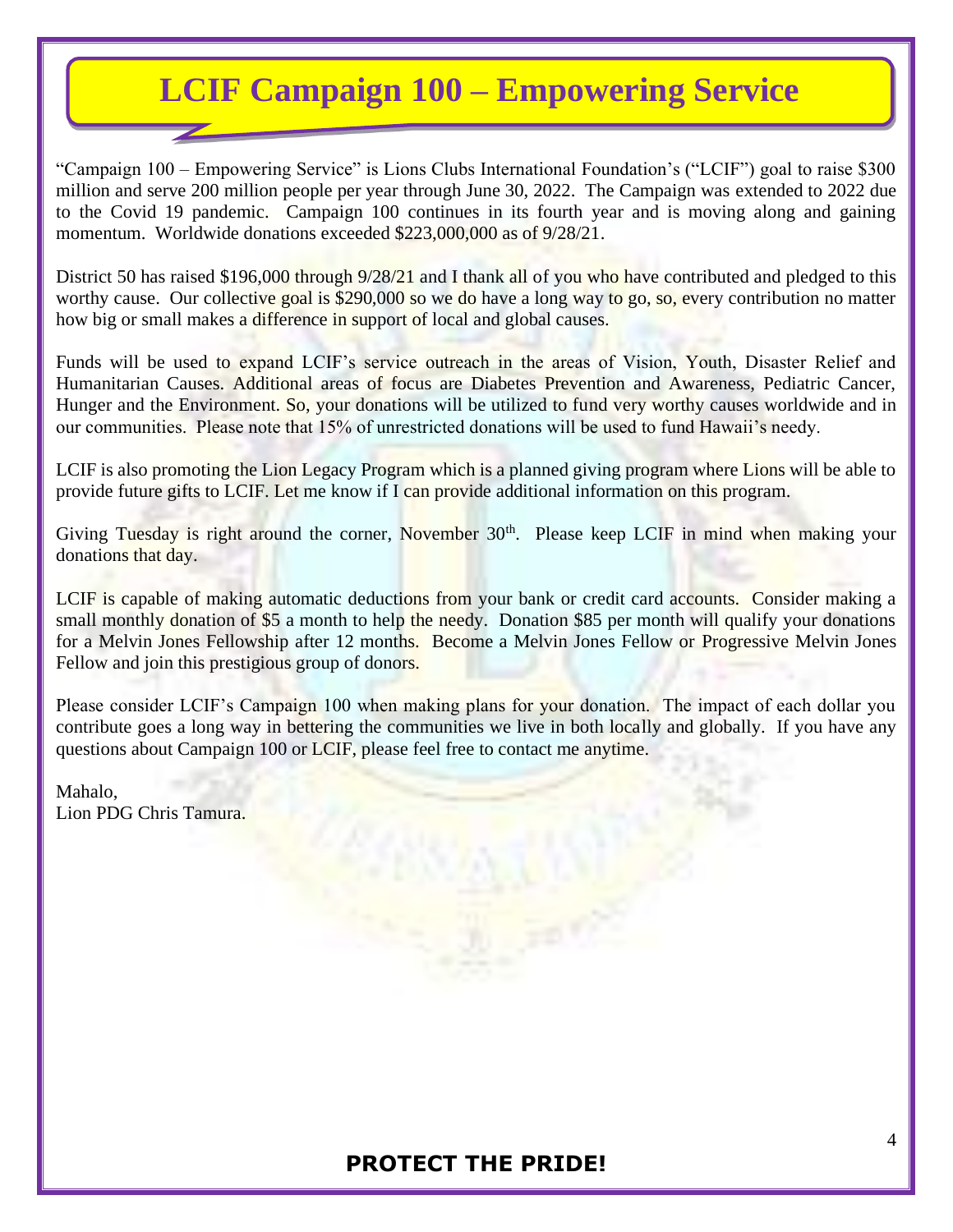

# **LAST CHANCE TO SIGN UP! District 50 Regional Lions Leadership Institute January 15 and 16, 2022**

**The Lions Virtual Leadership Institute focuses on building the skills of Lion leaders to prepare them for leadership responsibilities in Lions and in life.**

**DEADLINE FOR APPLICATIONS is Wednesday, December 15, 2021. See Attached Application for details.**

## **Faculty:**

 1VDG Gary Nip IPDG Garrett Ogawa PDG Chris Morris PDG Cecelia Izuo PDG Eric Nordmeier, PDG Mark Mizuno Lion Katherine Chung Lion David Iwana Lion Dr. Lori Inouye-Yamashita Lion Dr. James Yamashita

**RETURN APPLICATIONS TO:** PDG Eric Nordmeier P.O. Box 61 Hanapepe, HI. 96716 [pdgercd50@gmail.com](mailto:pdgercd50@gmail.com)

(See attached application form at the end of the issue)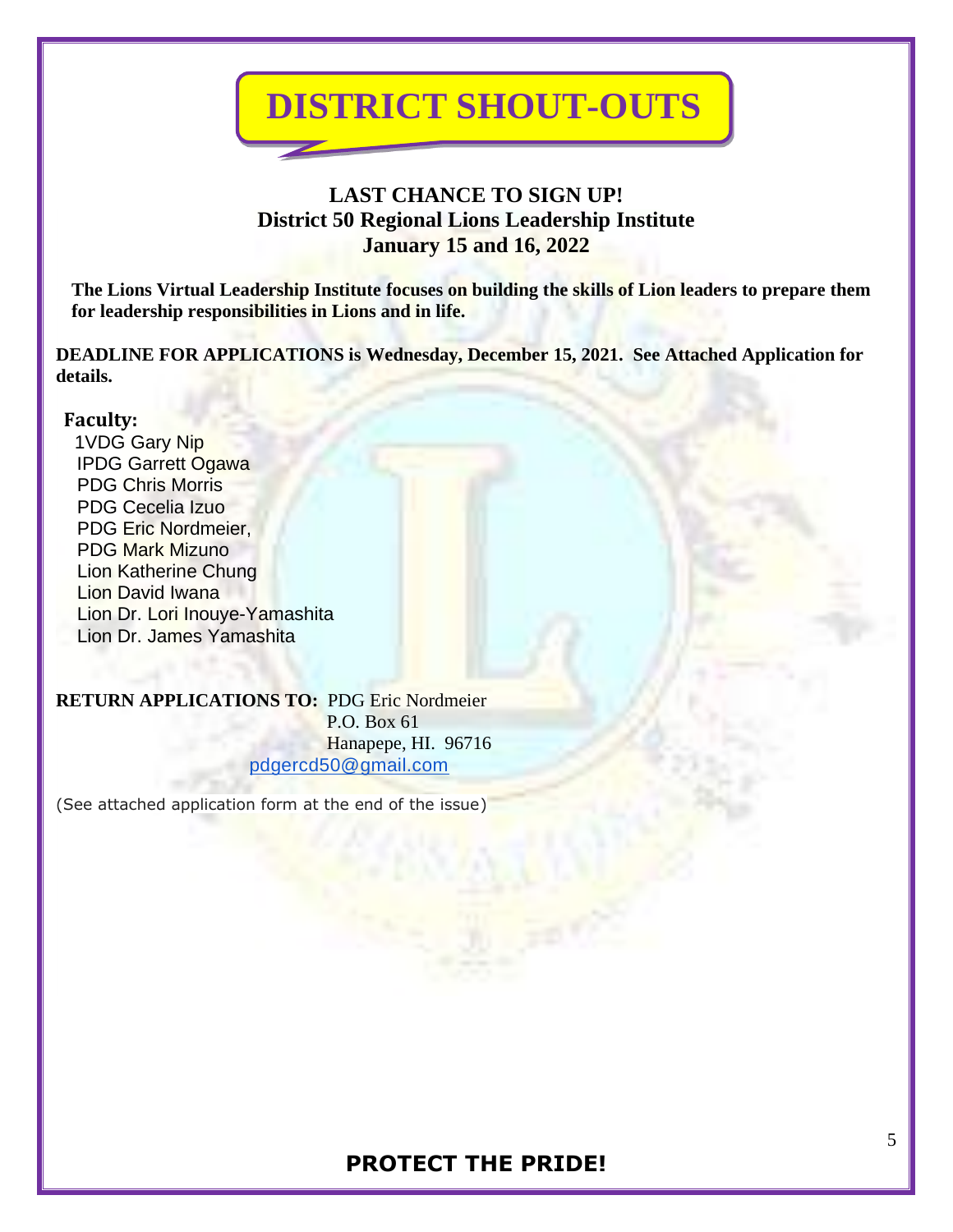# **MAHALO**

Here's a short cozy issue of Leo Liona! As we approach the holiday season, please continue to share all of your stories with District 50, as combined knowledge and experiences open up the doors to new and exciting ideas for all of our clubs!

Lion Todd Kawamoto Leo Liona Editor

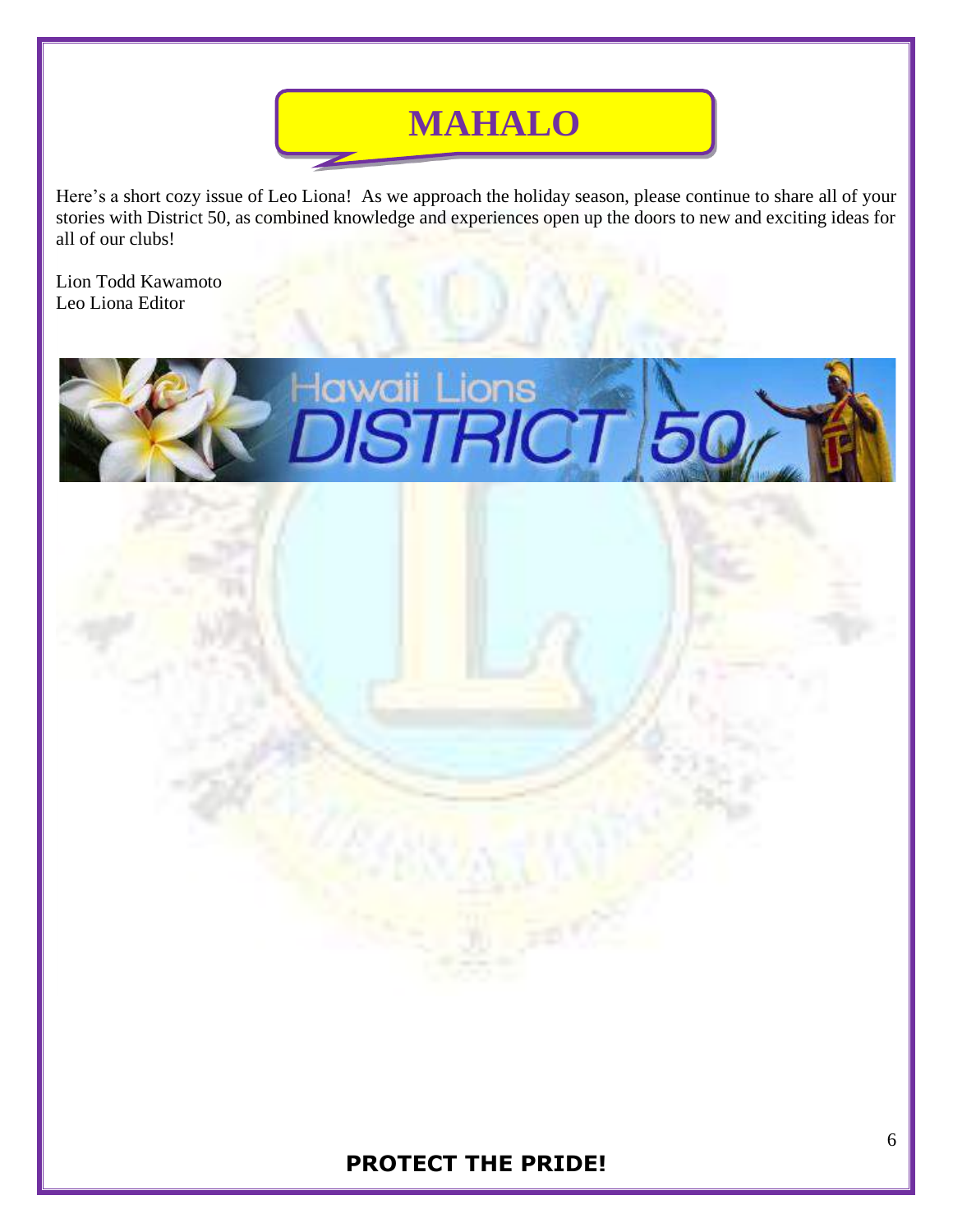

# District Governor Lion Mitch Tam Little Less Humble, Little More Pride! July 1, 2021 - June 30, 2022 Virtual Regional Lions Leadership Institute (RLLI) **Application** Saturday January 15 and Sunday January 16, 2022



The Lions Leadership Institute prepare Lions to be team members and leaders.

Participant Qualifications

- 1. Candidates must be Lions in good standing and a Lion for at least a year. Candidates do not have to hold an officer position currently.
- 2. Candidates must be willing to commit to two full day sessions scheduled for Saturday, January 15th and Sunday, January 16th, 2022.

Attendance and participation is required for all sessions.

Your application will be considered only when all completed forms have been received not later than Wednesday, December 15, 2021. Application can be submitted via email **providents** or by mail. to: PDG Eric Nordmeier P.O. Box 61, Hanapepe, HI 96716.

- Application form
- Candidate's Lions history
- At least one letter of recommendation from a Lions leader who knows you from the following:

 District Governor 1st Vice District Governor 2nd Vice District Governor Past District Governor Zone Chairperson

District GMT Coordinator District GLT Coordinator District GST Coordinator Club President Club Secretary

Faculty:

 1VDG Gary Nip IPDG Garrett Ogawa PDG Chris Morris PDG Cecelia Izuo PDG Eric Nordmeier, PDG Mark Mizuno Lion Katherine Chung Lion David Iwana Lion Dr. Lori Inouye-Yamashita Lion Dr. James Yamashita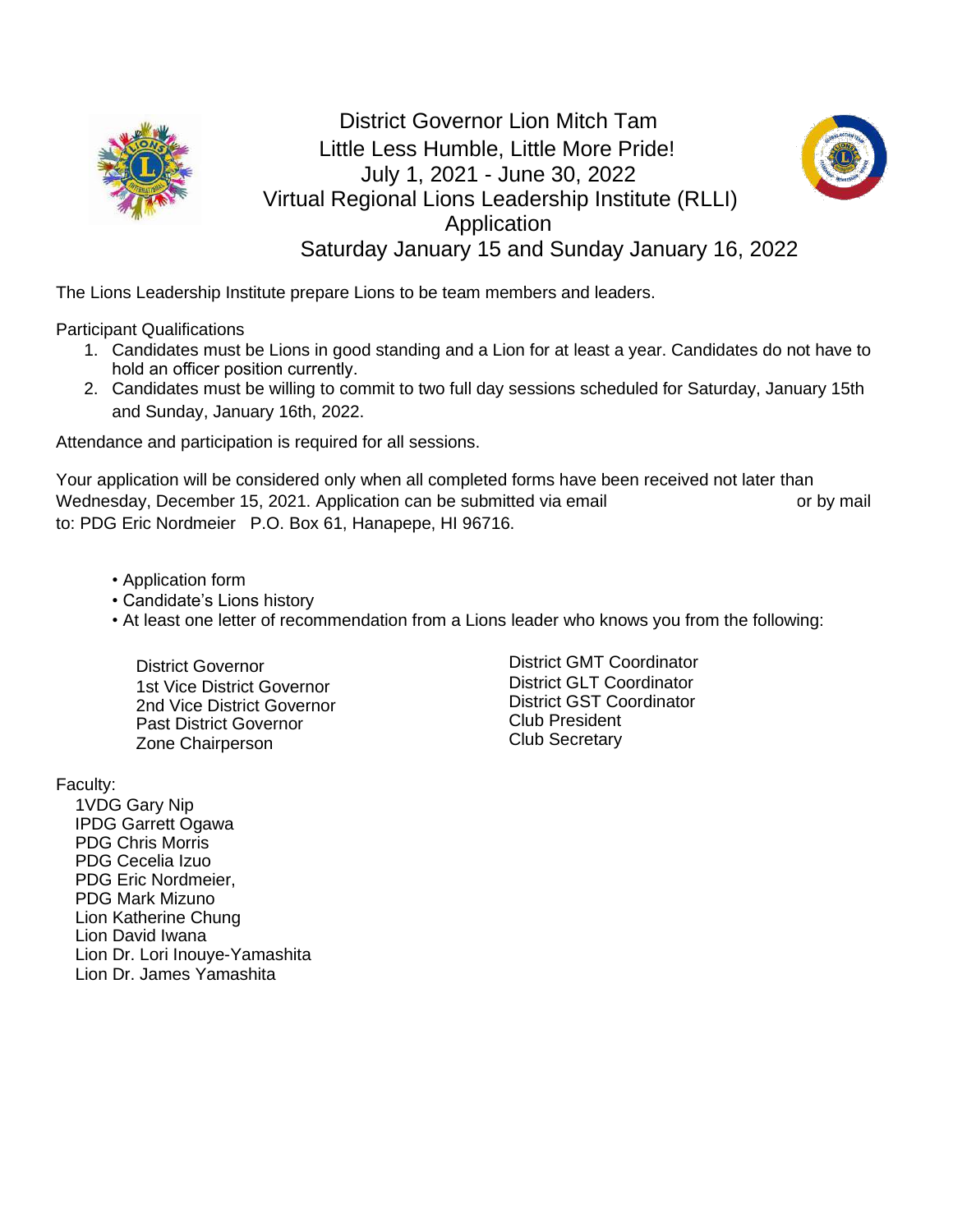



The purpose of the Regional Lions Leadership Institute is to provide Lions with an opportunity to sharpen their skills and prepare them for leadership responsibilities at the club, zone, region, and district levels. Please Type or Print

| Last Name                                     | First Name.                 |                | Nick Name |  |
|-----------------------------------------------|-----------------------------|----------------|-----------|--|
| <b>Mailing Address</b>                        | City                        | <b>State</b>   | Zip code  |  |
| Preferred Phone Number.                       | Email                       |                |           |  |
| Club Name.                                    | <b>Current Lions' Title</b> | Years in Lions |           |  |
| Your Highest Office Held In Lions             |                             |                |           |  |
| List Any Lions Leadership Institute Attending | When                        | Where          |           |  |
|                                               |                             |                |           |  |

Applicant's Signature  $\qquad \qquad$